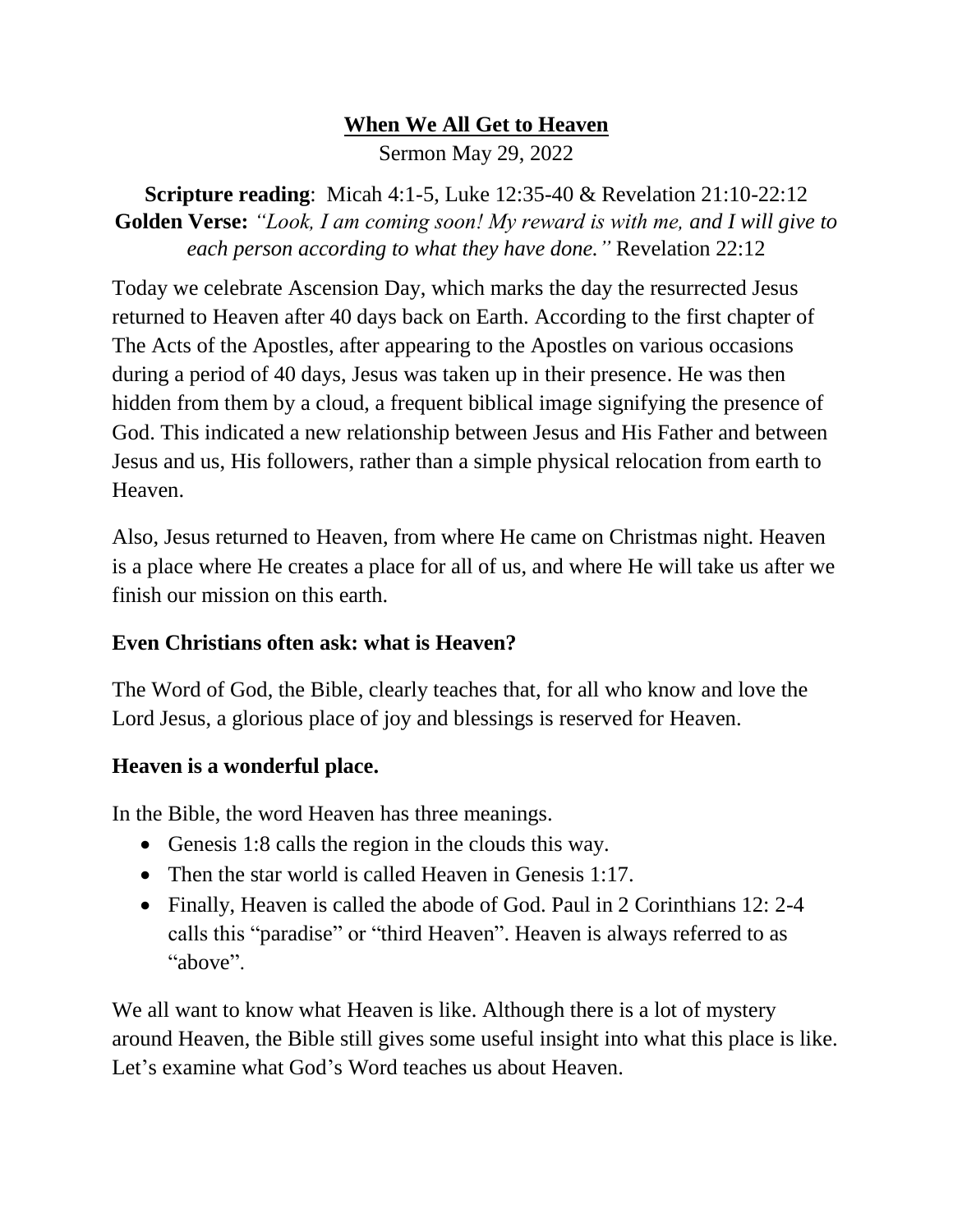There are at least three things we can remind ourselves of Heaven while we live on Earth. As we get tired here on Earth, it can be encouraging to know that our true home is in Heaven.

Jesus spoke clearly about how to look at our lives in the light of eternity. Matthew 6:19-21 says: *"Do not store up for yourselves treasures on earth, where moths and vermin destroy, and where thieves break in and steal. But store up for yourselves treasures in Heaven, where moths and vermin do not destroy, and where thieves do not break in and steal. For where your treasure is, there your heart will be also."*

# **Heaven is a real place.**

Heaven is a destination. It is not a dream or an abstract idea. The Bible describes it as a place where there are homes, rivers, creatures, and even a city.

In Revelation 22:1-5 it says: *"Then the angel showed me the river of the water of life, as clear as crystal, flowing from the throne of God and of the Lamb down the middle of the great street of the city. On each side of the river stood the tree of life, bearing twelve crops of fruit, yielding its fruit every month. And the leaves of the tree are for the healing of the nations. No longer will there be any curse. The throne of God and of the Lamb will be in the city, and his servants will serve him. They will see his face, and his name will be on their foreheads. There will be no more night. They will not need the light of a lamp or the light of the sun, for the Lord God will give them light. And they will reign for ever and ever."*

This section provides many details about Heaven. Up there, in our new life, we can expect to enjoy God's creativity. There will be water, fruit, trees, a throne and we will be able to meet our good God.

In John 14:2, Jesus even speaks of a home that God has made for all of us. *"My Father's house has many rooms; if that were not so, would I have told you that I am going there to prepare a place for you?"* We already have there an eternal home in which we will live, a place where all our needs are met and the joy of God is available to us forever.

## **Heaven is an awesome place.**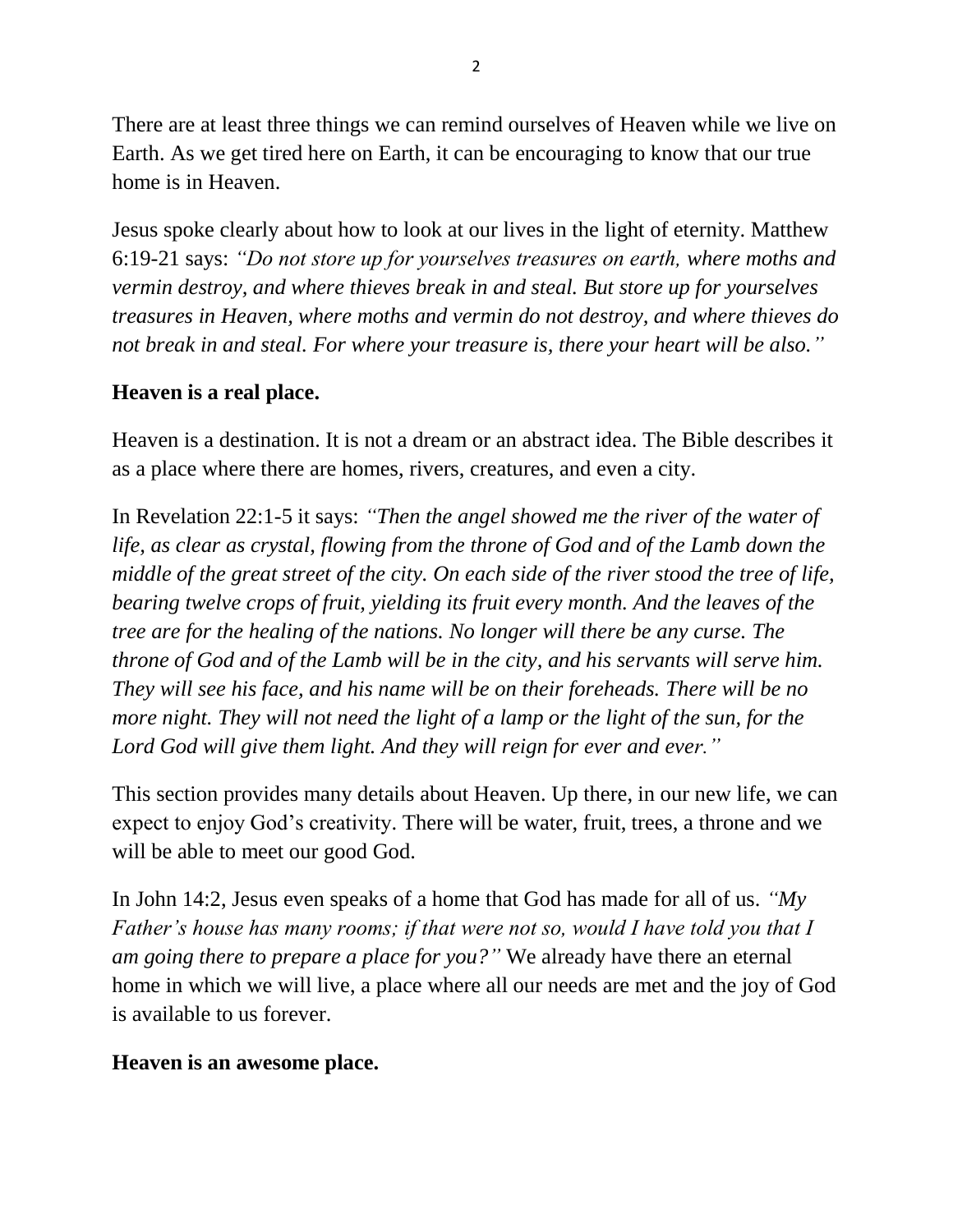It is very important to know because when we are thinking about our future, it is comforting to know that we are not ending life, but we will begin a new life in a **new home.** 

The Bible tells us that, at the end of our lives, we can come home to Jesus with anticipation. According to Revelation 21:4, *"He will wipe every tear from their eyes. There will be no more death or mourning or crying or pain, for the old order of things has passed away."*

God, who created the universe, created for you and me, and for all those who love Him, a beautiful eternal home.

1 Corinthians 2:9 adds: *"However, as it is written: "What no eye has seen, what no ear has heard, and what no human mind has conceived" - the things God has prepared for those who love Him."* God's love is manifested to us in the creation of Heaven.

# **The throne of God is in Heaven.**

One of the most important aspects of Heaven is that we can live there in the presence of God. In the book of Revelation, John, a disciple of Jesus, is raptured to see Heaven. In Revelation 4, he describes the majestic throne of God. This nonworldly scene is just a glimpse of God's majesty that we will see in Heaven. God not only saves us from sin and death, but takes us home to be with Him forever. He welcomes us into His family because He loves us.

According to Philippians 3: 20-21: *"But our citizenship is in Heaven. And we eagerly await a Saviour from there, the Lord Jesus Christ, who, by the power that enables Him to bring everything under His control, will transform our lowly bodies so that they will be like His glorious body."*

As we get tired here on Earth, it can be encouraging to know that our true home is in Heaven. We look forward to the day we can meet our Saviour face to face.

## **What will Heaven be like?**

In Romans 6:23 we read: *"For the wages of sin is death, and the gift of God is eternal life in (through) Christ Jesus our Lord."*